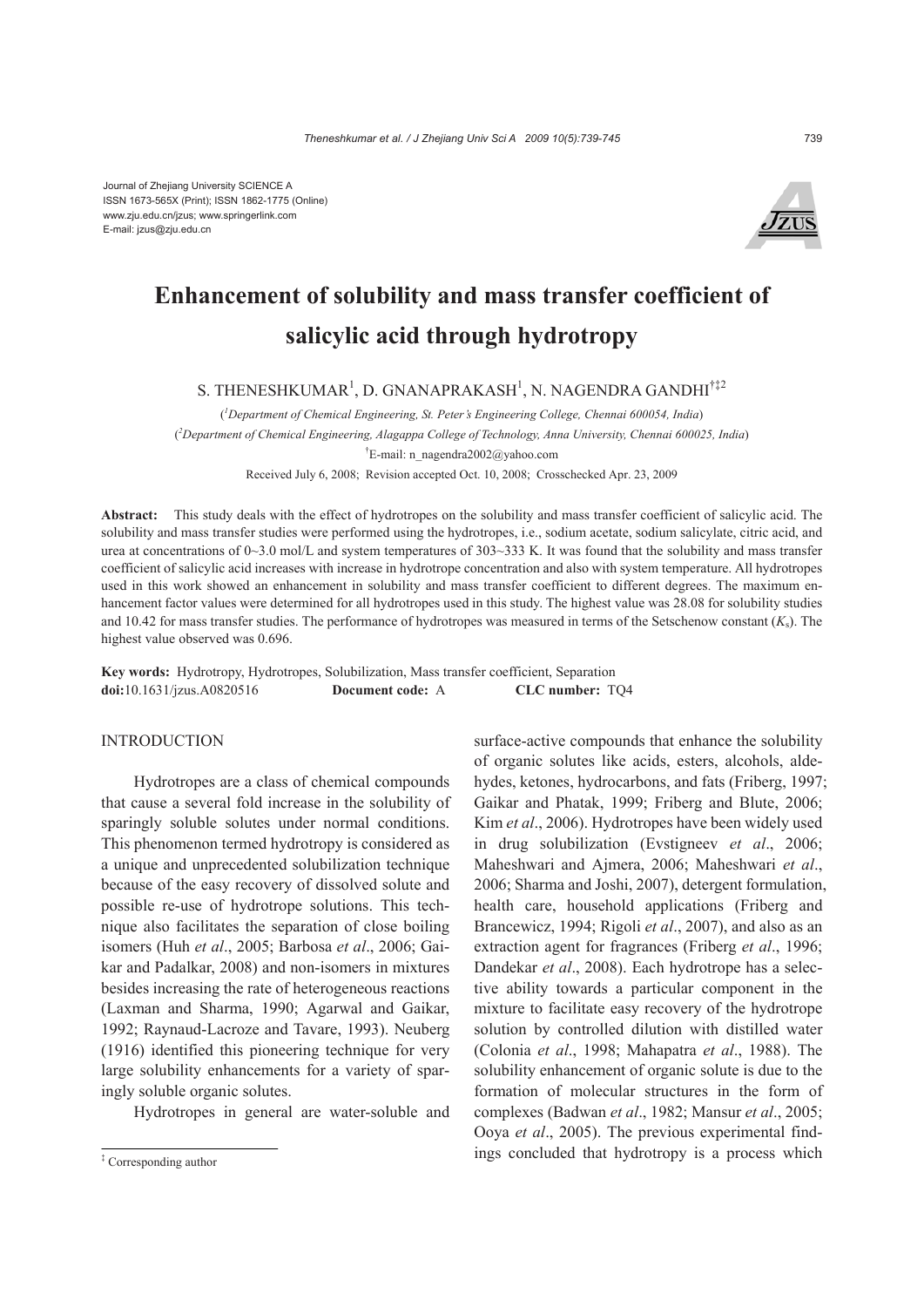goes beyond conventional solubilization methods, such as miscibility, co-solvency (Bauduin *et al*., 2005) and the salting-in effect, since the solubilization affected by hydrotropy is higher and more selective compared to other solubilization methods (Balasubramanian *et al*., 1989; Agrawal *et al*., 2004). The effect of hydrotropes on the solubility and mass transfer coefficient of a series of organic esters was studied in our earlier publications (Gandhi *et al*., 1998a; 1998b; Gandhi and Kumar, 2000; Gandhi *et al*., 2000; Meyyappan and Gandhi, 2004; Meyyappan and Gandhi, 2005).

For many binary systems involving a sparingly soluble organic compound, such as salicylic acid, the mass transfer coefficient in the presence of a hydrotrope is probably determined by the difference between the binary diffusivity (solute+solvent) and the diffusivity of the solute in the solution (solute+ solvent+hydrotrope). Since salicylic acid serves as a raw material/intermediate for a wide variety of chemicals, drugs, and allied products (Tavare and Gaikar, 1991; Phatak and Gaikar, 1993; Maheshwari, 2006; Souza *et al*., 2006; Cheng and Sabatini, 2007; Ahuja *et al*., 2007; Jain, 2008; Nicoli *et al*., 2008), and the separation of salicylic acid from any liquid mixture is found to be difficult, this hydrotropic technique can be adopted to increase the solubility as well as to separate such mixtures effectively. The hydrotropes used in this work are freely soluble in water, non-reactive and non-toxic.

# MATERIALS AND METHODS

All the chemicals used in this work were manufactured by the Aldrich Chemical Co., Milwaukee, USA, with a manufacture's stated purity of 99.9%.

The experimental setup for the determination of solubility values consisted of a thermostatic bath and a separating funnel. Measurement of the solubility of salicylic acid was carried out at temperatures of 303, 313, 323, and 333 K (Vikrant *et al*., 2007). For each solubility test, an excess amount of powdered solid was placed in a separating funnel, and a solution of the hydrotrope (Hodgdon and Kaler, 2007) of known concentration was added. The separating funnel was sealed to avoid evaporation of the solvent at higher temperatures. The hydrotrope solutions of different concentrations were prepared by dilution with distilled water. The separating funnel was immersed in a constant temperature bath fitted with a temperature controller that could control the temperature within  $\pm 0.1$  °C. The setup was kept overnight for equilibration. After equilibrium was attained, the solution was filtered from the remaining solid. The concentration of the dissolved organic acid in aqueous hydrotrope solutions was analyzed by titration using standardized NaOH solutions using phenolphthalein as an indicator. All the solubility experiments were conducted in duplicate to check their reproducibility. The observed error was <2%.

The experimental setup for the determination of the mass transfer coefficient consisted of a vessel provided with baffles and a turbine impeller run by a motor to agitate the mixture. The speed of the impeller in r/min was selected to achieve effective mixing, and was maintained at the same value for all experiments. The vessel used for mass transfer studies had a height of 40 cm and an inner diameter of 15 cm. The turbine impeller had a diameter of 5 cm, width of 1 cm and length of 1.2 cm. It had four blades and rotated at 600 r/min. The baffle had a height of 40 cm, a diameter of 1.5 cm and four baffles arranged at 90° to each other.

For each run, to measure the mass transfer coefficient, an excess amount of powdered solid was added to the aqueous solution of the hydrotrope of known concentration. The sample was then agitated for 600, 1200, 1800 or 2400 s and the mixture was transferred to a separating funnel. After allowing the sample to stand for some time, the solution was filtered from the remaining solid. The concentration of the solubilized organic acid in aqueous hydrotrope solutions at time *t* was analyzed in the same way as for solubility determinations.

# RESULTS AND DISCUSSION

#### **Solubility**

The solubility of salicylic acid standard in water was  $2.14 \times 10^{-2}$  mol/L at 303 K, compared to "insoluble" as reported in (John, 1987; Perry, 1997). Thus, the solubility value in water is in close agreement with the earlier reported value.

Experimental data on the effect of hydrotropes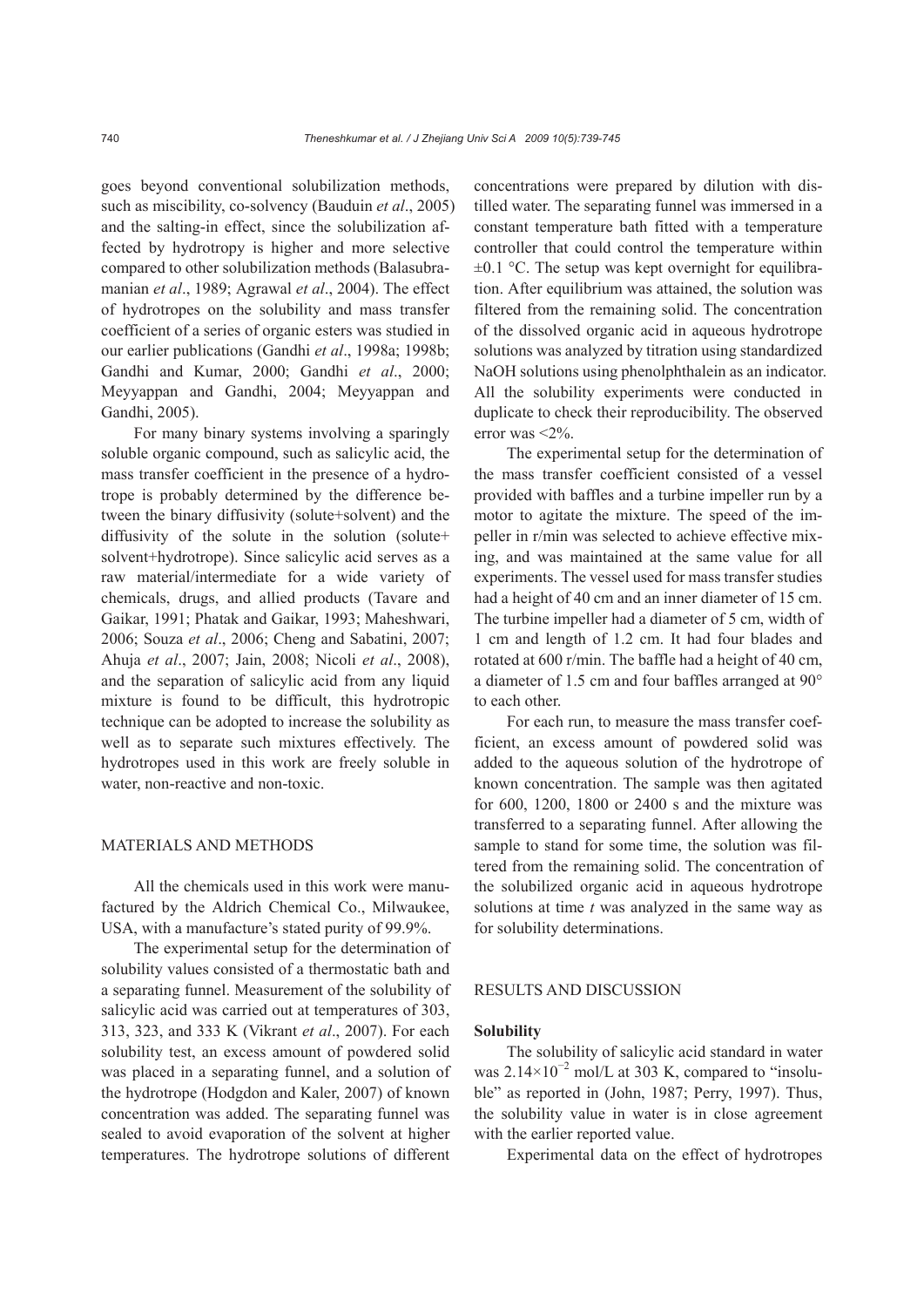are plotted in Figs.1a~1d. Sodium acetate was one of the hydrotropes used in this study. The solubility of salicylic acid in water at 303 K in the absence of any hydrotropes was  $2.14 \times 10^{-2}$  mol/L (Fig.1a). A minimum hydrotrope concentration (MHC) (Miguel *et al*., 2007) of 0.20 mol/L was found to be required to effect a significant increase in the solubility of salicylic acid in water. The solubility of salicylic acid in water did not show any appreciable increase even after the addition of 0.20 mol/L of sodium acetate to the



**Fig.1 Effect of (a) sodium acetate, (b) sodium salicylate, (c) citric acid, and (d) urea concentration (***C***) on the solubility (***S***) of salicylic acid in water** 

aqueous solution.

Therefore, it appears that hydrotropic solubilization is evident only above the MHC (Kumar *et al*., 2005), irrespective of the system temperature. Hydrotropy does not seem to be operative below the MHC, which may be a characteristic of a particular hydrotrope with respect to each solute. This MHC value assumes greater significance in the context of recovery of hydrotrope solutions. Since hydrotropy appears to operate only at significant concentrations of hydrotrope in water, most hydrotropic solutions release the dissolved salicylic acid on dilution with water below the MHC. Knowledge of MHC values is necessary especially at industrial levels, as it ensures ready recovery of the hydrotrope for re-use.

The solubilization effect varies with the concentration of hydrotrope (Fig.1a). In the present case, a clear increasing trend in the solubility of salicylic acid was observed above the MHC of sodium acetate. This increasing trend was maintained only up to a certain concentration of sodium acetate in the aqueous solution, beyond which there was no appreciable increase in the solubility of salicylic acid. This concentration of sodium acetate (hydrotrope) in the aqueous solution is referred to as the maximum hydrotrope concentration ( $C_{\text{max}}$ ).  $C_{\text{max}}$  values of sodium acetate, sodium salicylate, citric acid, and urea with respect to salicylic acid were 2.25, 2.00, 2.00 and 2.00 mol/L, respectively (Table 1). From the analysis of the experimental data, it was observed that a further increase in the hydrotrope concentration beyond *C*max did not bring any appreciable increase in the solubility of salicylic acid even at concentrations of up to 3.00 mol/L of sodium acetate in the aqueous solution. Like the MHC values, the *C*max values of hydrotropes remained unaltered with an increase in system temperature.

The knowledge of MHC and C<sub>max</sub> values of each hydrotrope with respect to a particular solute assumes greater significance in this study, since it indicates the beginning and saturation of the solubilization effect of hydrotropes. The values of MHC and *C*max of a hydrotrope with respect to salicylic acid may be useful in determining the recovery of the dissolved salicylic acid and even for calculating the amount that might be recovered from hydrotrope solutions at any concentration between MHC and *C*max by simple dilution with distilled water. This is the unique advantage of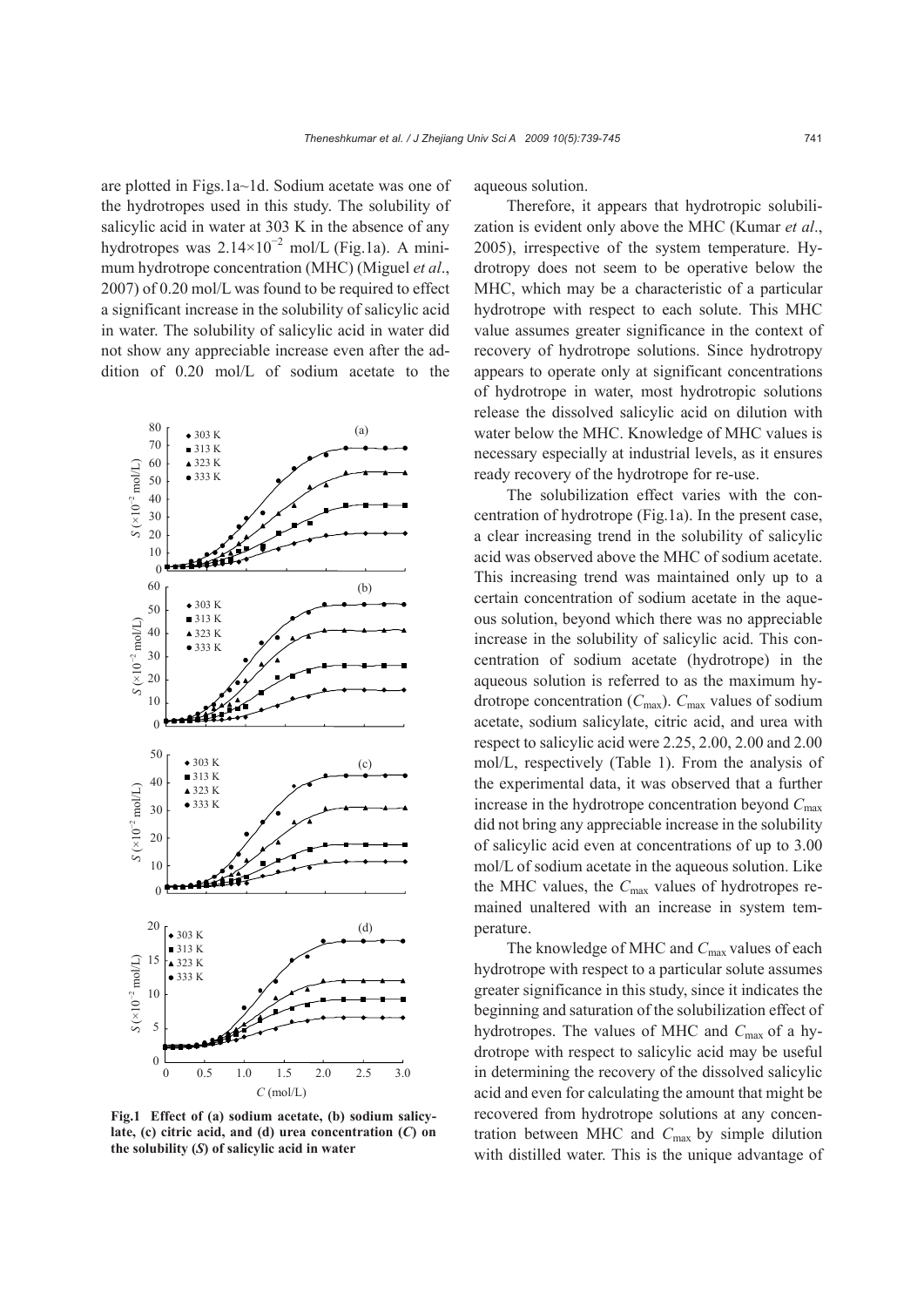**Table 1 Minimum hydrotrope concentration (MHC)** and maximum hydrotrope concentration  $(C_{\text{max}})$  values **for hydrotropes**

| Hydrotrope        | $MHC$ (mol/L) | $C_{\text{max}}$ (mol/L) |
|-------------------|---------------|--------------------------|
| Sodium acetate    | 0.20          | 2.25                     |
| Sodium salicylate | 0.20          | 2.00                     |
| Citric acid       | 0.30          | 2.00                     |
| Urea              | 0.40          | 2.00                     |

the hydrotropic solubilization technique.

In the concentration range of sodium acetate between 0 and 3.00 mol/L, three different regions were obtained using sodium acetate as a hydrotrope. It was inactive below the MHC of 0.20 mol/L, above which an appreciable increase in the solubility of salicylic acid was found up to the C<sub>max</sub> of 2.25 mol/L, and beyond which there was no further solubilization effect of the hydrotrope. Therefore, sodium acetate was found to be an effective hydrotrope for salicylic acid in the concentration range between 0.20 and 2.25 mol/L. It was also observed that the solubilization effect of sodium acetate was not a linear function of the concentration of the sodium acetate solution. The solubilization effect of sodium acetate increased with an increase in hydrotrope concentration and also with system temperature.

A similar trend was observed in the solubilization effect of other hydrotropes, namely sodium salicylate, citric acid and urea. The MHC values of hydrotropes used in this work ranged between 0.20 and 0.40 mol/L (Table 1) and the *C*max values between 2.00 and 2.25 mol/L (Table 1). The maximum solubilization enhancement factor  $(\varphi_s)$ , which is the ratio of the solubility values in the presence and absence of a hydrotrope, ranges between 3.09 and 28.08. The highest value of *φ*s (28.08) was observed in the case of sodium acetate at a system temperature of 333 K (Table 2).

**Table 2 Solubility enhancement factor of salicylic acid at different system temperatures**

| Hydrotrope        | $\varphi_{\rm s}$ |       |       |       |
|-------------------|-------------------|-------|-------|-------|
|                   | 303 K             | 313 K | 323 K | 333 K |
| Sodium acetate    | 9 74              | 16.55 | 23.76 | 28.08 |
| Sodium salicylate | 7.32              | 11.81 | 1791  | 21.53 |
| Citric acid       | 5.32              | 796   | 13.40 | 17.47 |
| Urea              | 3.09              | 4 1 9 | 525   | 7 34  |

*φ*s: maximum enhancement factor for solubility

#### **Mass transfer coefficient**

A plot of  $-\log(1 - C_b/C^*)$  vs *t* was drawn (Fig.2), where  $C_b$  is the concentration of salicylic acid at time  $t$ and  $C^*$  is the equilibrium solubility of salicylic acid at the same hydrotrope concentration. The slope of Fig.2 gives  $k_{\text{L}}a/2.303$ , from which  $k_{\text{L}}a$ , the mass transfer coefficient was determined. Duplicate runs were made to check the reproducibility. The observed error was <2%.



**Fig.2** Model plot of  $-\log(1 - C_b/C^*)$  vs *t* for sodium ace**tate hydrotrope at** *C***=0.2 mol/L and**  $C^*$ **=2.29×10<sup>-2</sup> mol/L** 

The mass transfer coefficient for the salicylic acid+water system in the absence of any hydrotrope was determined to be  $7.28 \times 10^{-4}$  s<sup>-1</sup> at 303 K (Table 3). Table 3 also shows the effect of different hydrotropes on the mass transfer coefficient of salicylic acid at different hydrotrope concentrations. A threshold value of 0.20 mol/L was required for significant enhancement in the mass transfer coefficient of the salicylic acid+water system in the presence of sodium acetate, as observed in the case of solubility determinations. The mass transfer coefficient of the salicylic acid+water system increases with an increase in sodium acetate (hydrotrope) concentration. Beyond a *C*max value of 2.25 mol/L, there was no appreciable increase in the mass transfer coefficient of salicylic acid, as observed in the case of solubility determinations. The maximum enhancement in the mass transfer coefficient of the salicylic acid+water system in the presence of sodium acetate was found to be 10.42. These observations suggest that an increase in the mass transfer coefficient is found to occur upon increased solubilization. A similar trend in the mass transfer coefficient enhancement ( $\varphi$ <sub>mtc</sub>) of salicylic acid has been observed for other hydrotropes, namely sodium salicylate, citric acid and urea. The highest value of  $\varphi$ <sub>mtc</sub> (10.42) was observed in the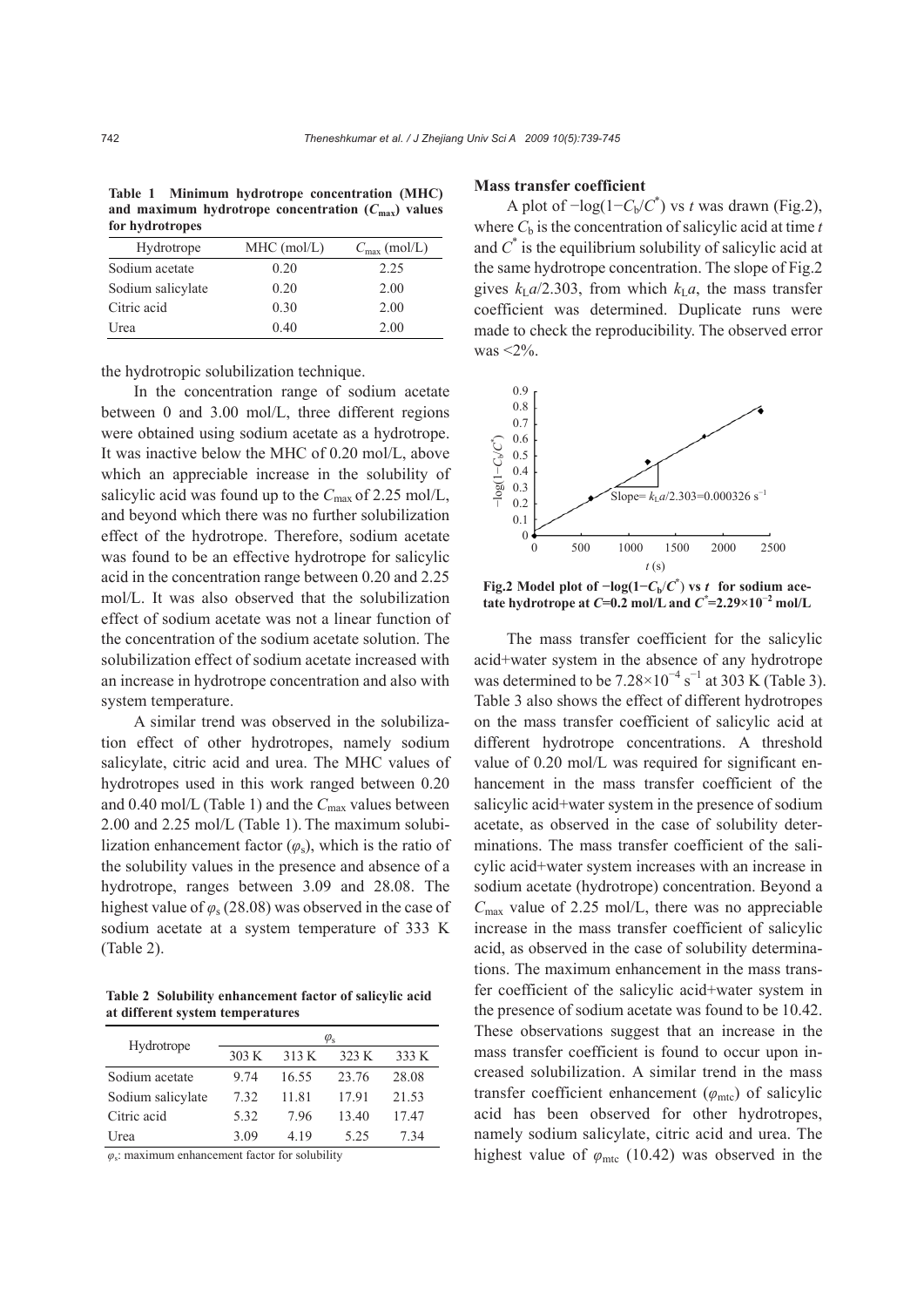presence of sodium acetate as hydrotrope at the *C*max of 2.25 mol/L.

| Table 3 Effect of hydrotrope concentration $(C)$ on the |  |
|---------------------------------------------------------|--|
| mass transfer coefficient $(kLa)$ of salicylic acid     |  |

|                   | $\mathcal{C}_{0}^{0}$ | $k_I a$                           | E     |
|-------------------|-----------------------|-----------------------------------|-------|
| Hydrotrope        | (mol/L)               | $(\times 10^{-4} \text{ s}^{-1})$ |       |
| Sodium<br>acetate | 0.00                  | 7.28                              |       |
|                   | $0.20^{*}$            | 7.51                              | 1.03  |
|                   | 0.30                  | 9.05                              | 1.24  |
|                   | 0.80                  | 13.37                             | 1.84  |
|                   | 1.40                  | 32.50                             | 4.46  |
|                   | $2.25***$             | 75.88                             | 10.42 |
|                   | 3.00                  | 78.26                             | 10.75 |
|                   | 0.00                  | 7.28                              |       |
|                   | $0.20^{*}$            | 7.37                              | 1.01  |
| Sodium            | 0.30                  | 8.84                              | 1.21  |
| salicylate        | 0.80                  | 12.48                             | 1.71  |
|                   | 1.40                  | 29.89                             | 4.11  |
|                   | $2.00^{**}$           | 69.70                             | 9.57  |
|                   | 3.00                  | 71.89                             | 9.88  |
|                   | 0.00                  | 7.28                              |       |
|                   | 0.20                  | 7.32                              | 1.01  |
| Citric acid       | $0.30^{*}$            | 7.91                              | 1.09  |
|                   | 0.40                  | 13.18                             | 1.81  |
|                   | 1.00                  | 17.43                             | 2.39  |
|                   | 1.40                  | 25.72                             | 3.53  |
|                   | $2.00**$              | 45.29                             | 6.22  |
|                   | 3.00                  | 47.10                             | 6.47  |
| Urea              | 0.00                  | 7.28                              |       |
|                   | $0.40*$               | 12.55                             | 1.72  |
|                   | 1.20                  | 20.46                             | 2.81  |
|                   | $2.00**$              | 30.17                             | 4.14  |
|                   | 3.00                  | 33.39                             | 4.59  |

*E*: enhancement factor for mass transfer coefficient  $(\varphi_{\text{mtc}})$ ;  $^*$ MHC: minimum hydrotrope concentration; \*\**C*<sub>max</sub>: maximum hydrotrope concentration

## **Effectiveness of hydrotropes**

The effectiveness factor of each hydrotrope with respect to salicylic acid at different system temperatures was determined by analyzing the experimental solubility data for each case, applying the model suggested by Setschenow and later modified by Gaikar and Sharma (1986) as given by the equation below:

$$
\log(S/S_m) = K_s(C_s - C_m),
$$

where  $S$  and  $S_m$  are the solubility values of salicylic acid at any hydrotrope concentration  $(C_s)$  and the minimum hydrotrope concentration  $(C_m)$  (the same as MHC), respectively. The Setschenow constant  $(K<sub>s</sub>)$ can be considered to be a measure of the effectiveness of a hydrotrope in any given conditions of hydrotrope concentration and system temperature. The Setschenow constant values of the hydrotropes sodium acetate, sodium salicylate, citric acid and urea, for the salicylic acid+water system at different system temperatures are listed in Table 4. The highest value observed was 0.696, in the case of sodium acetate as the hydrotrope at 333 K.

Table 4 Setschenow constant  $(K_s)$  of hydrotropes with **respect to salicylic acid at different system temperatures**

| Hydrotrope        | $K_{\rm e}$ |       |       |       |
|-------------------|-------------|-------|-------|-------|
|                   | 303 K       | 313 K | 323 K | 333 K |
| Sodium acetate    | 0.468       | 0.582 | 0.661 | 0.696 |
| Sodium salicylate | 0.464       | 0.580 | 0.660 | 0.694 |
| Citric acid       | 0.408       | 0.511 | 0.628 | 0.687 |
| Urea              | 0.289       | 0.368 | 0.424 | 0.514 |

# **CONCLUSION**

The solubility of salicylic acid, which is practically insoluble in water, was increased to a maximum value of 28.08 in the presence of sodium acetate as a hydrotrope, with a corresponding increase in the mass transfer coefficient. This would be useful in increasing the rate of output of the desired product made from salicylic acid. The separation of salicylic acid from any liquid mixture, which was found to be difficult, can be carried out effectively using this technique. The MHC and *C*max values of the hydrotropes with respect to salicylic acid is used for the recovery of the dissolved salicylic acid and hydrotrope solutions at any hydrotrope concentration between MHC and *C*max by simple dilution with distilled water. This technique will eliminate the huge cost and energy normally involved in the separation of the solubilized salicylic acid from its solution.

# ACKNOWLEDGEMENTS

We thank Ms. R. Meena Suhanya and Ms. R. Jaana Saranya of St. Peter's Engineering College for their help during this work.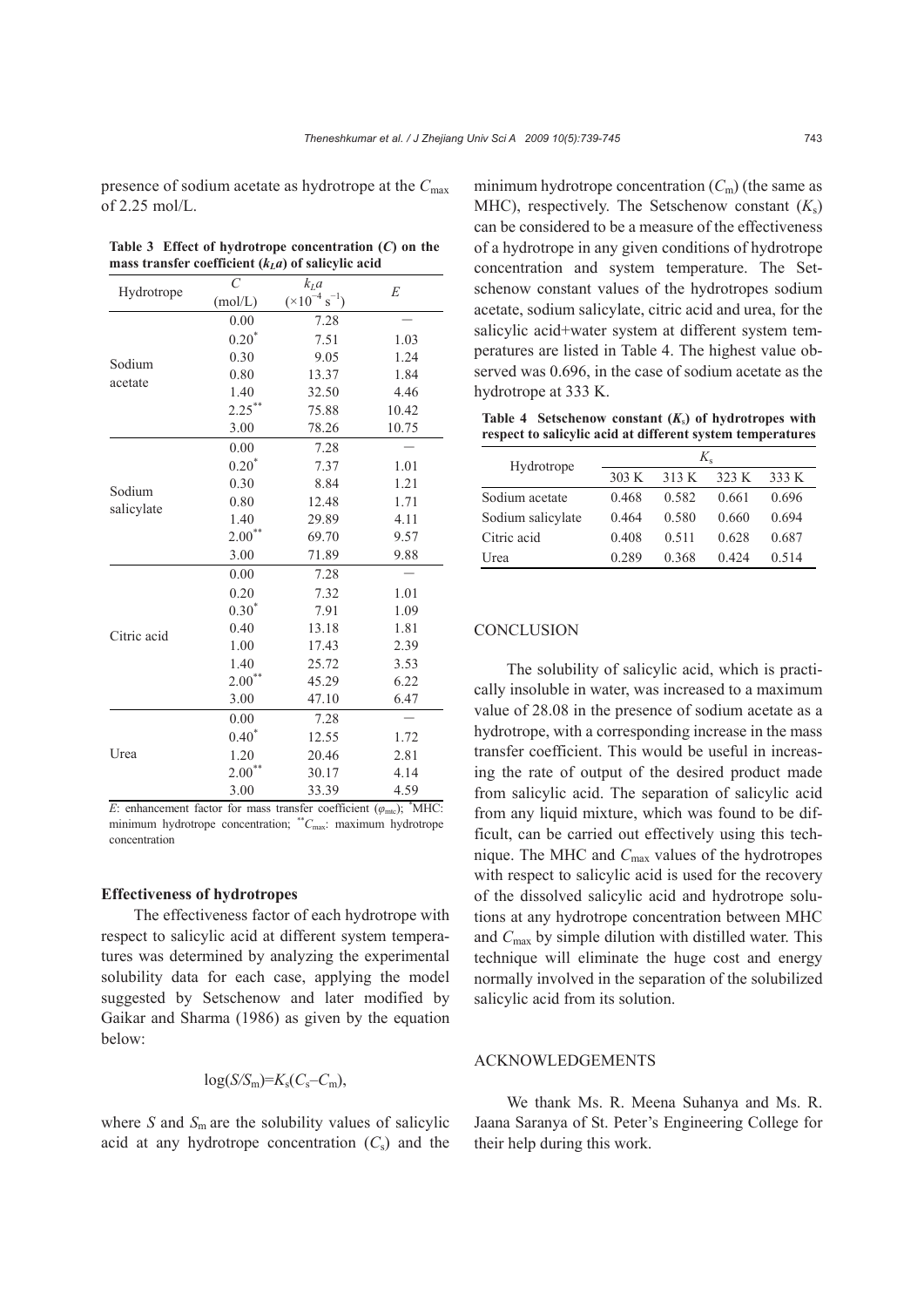#### **References**

- Agarwal, M., Gaikar, V.G., 1992. Extractive separation using hydrotropes. *Separations Technology*, **2**(2):79-84. [doi:10. 1016/0956-9618(92)80010-B]
- Agrawal, S., Pancholi, S.S., Jain, N.K., Agrawal, G.P., 2004. Hydrotropic solubilization of nimesulide for parenteral administration. *International Journal of Pharmaceutics*, **274**(1-2):149-155. [doi:10.1016/j.ijpharm.2004.01.012]
- Ahuja, N., Katare, O.P., Singh, B., 2007. Studies on dissolution enhancement and mathematical modeling of drug release of a poorly water-soluble carrier. *European Journal of Pharmaceutics and Biopharmaceutics*, **65**:26- 38.
- Badwan, A.A., Ei-Khordagui, L.K., Salesh, A.M., 1982. The solubility of benzodiazepines in sodium salicylate solutions and proposed mechanism for hydrotropic solubilization. *International Journal of Pharmaceutics*, **13**(1):67- 74. [doi:10.1016/0378-5173(82)90143-0]
- Balasubramanian, D., Srinivas, V., Gaikar, V.G., Sharma, M., 1989. Aggregation beaviour of hydrotropic compounds in aqueous solutions. *The Journal of Physical Chemistry*, **93**(9):3865-3870. [doi:10.1021/j100346a098]
- Barbosa, S., Taboada, P., Castro, E., Mosquera, V., 2006. Influence of SDS and two anionic hydrotropes on the micellized state of the triblock copolymer  $E_{71}G_7E_{71}$ . *Journal of Colloid and Interface Science*, **296**(2):677-684. [doi:10.1016/j.jcis.2005.09.019]
- Bauduin, P., Renoncourt, A., Kopf, A., Touraud, D., Kunz, W., 2005. Unified concept of solubilization in water by hydrotropes and cosolvents. *Langmuir*, **21**(15):6769-6775. [doi:10.1021/la050554l]
- Colonia, E.J., Dixit, A.B., Tavare, N.S., 1998**.** Phase relations of *o*- and *p*-chlorobenzoic acids in hydrotrope solutions. *Journal of Chemical & Engineering Data*, **43**(2):220-225. [doi:10.1021/je970182l]
- Cheng, H.F., Sabatini, D.A., 2007. Separation of organic compounds from surfactant solution: a review. *Separation Science and Technology*, **42**(3):453-475. [doi:10. 1080/01496390601120664]
- Dandekar, D.V., Jayaprakasha, G.K., Patil, B.S., 2008. Hydrotropic extraction of bioactive limonin from sour orange (*Citrius aurantium L.*) seeds. *Food Chemistry*, **109**(3):515-520. [doi:10.1016/j.foodchem.2007.12.071]
- Evstigneev, M.P., Evstigneev, V.P., Hernandez Santiago, A.A., Davies, D.B., 2006. Effect of a mixture of caffeine and nicotinamide on the solubility of vitamin  $(B<sub>2</sub>)$  in aqueous solution. *European Journal of Pharmaceutical Sciences*, **28**(1-2):59-66. [doi:10.1016/j.ejps.2005.12.010]
- Friberg, S.E., 1997. Hydrotropes. *Surface Physics*, **2**:490-494.
- Friberg, S.E., Blute, I., 2006. Hydrotropy. Surfactant Science Series 129 (Liquid Detergents) (2nd Ed.). CRC Press, p.19-38.
- Friberg, S.E., Brancewicz, C., 1994. O/W microemulsions and hydrotropes: the coupling action of a hydrotrope. *Langmuir*, **10**(9):2945-2949. [doi:10.1021/la00021a016]
- Friberg, S.E., Yang, J., Huang, T., 1996. A reversible extraction process of phenyl ethyl alcohol, a fragrance. *Indus-*

*trial & Engineering Chemistry Research*, **35**(9):2856- 2859. [doi:10.1021/ie950661i]

- Gaikar, V.G., Padalkar, V.K., 2008. Characterization of mixed of structural isomers of sodium butyl benzene sulfonate and sodium dodecyl sulphate by SANS, FTIR spectroscopy and NMR spectroscopy. *Journal of Molecular Liquids*, **138**(1-3):155-167. [doi:10.1016/j.molliq.2007.10. 001]
- Gaikar, V.G., Phatak, P.V., 1999. Selective solubilization of isomers in hydrotrope solution *o*-/*p*-chlorobenzoic acids and *o*-/*p*-nitro anilines. *Separation Science and Technology*, **34**(3):439-459. [doi:10.1081/SS-100100660]
- Gaikar, V.G., Sharma, M.M., 1986. Extractive separation with hydrotropes. *Solvent Extraction and Ion Exchange*, **4**(4):839-846. [doi:10.1080/07366298608917896]
- Gandhi, N.N., Kumar, D.M., 2000. Effect of hydrotropes on solubility and mass transfer coefficient of amyl acetate. *Bioprocess and Biosystems Engineering*, **23**(1):31-36.
- Gandhi, N.N., Kumar, D.M., Sathyamurthy, N., 1998a. Effect of hydrotropes on solubility and mass transfer coefficient of butyl acetate. *Journal of Chemical & Engineering Data*, **43**(5):695-699. [doi:10.1021/je970212k]
- Gandhi, N.N., Kumar, D.M., Sathyamurthy, N., 1998b. Effect of hydrotropes on solubility and mass transfer coefficient enhancement of ethyl benzoate. *Journal of Chemical & Engineering Data*, **26**:63-68.
- Gandhi, N.N., Kumar, D.M., Sathyamurthy, N., 2000. Effect of hydrotropes on solubility and mass transfer coefficient of butyl acetate. *Journal of Chemical & Engineering Data*, **45**(3):419-423. [doi:10.1021/je970212k]
- Hodgdon, T.K., Kaler, E.W., 2007. Hydrotropic solutions. *Current Opinion in Colloid and Interface Science*, **12**(3):121-128. [doi:10.1016/j.cocis.2007.06.004]
- Huh, K.M., Lee, S.C., Cho, Y.W., Lee, J., Jeong, J.H., Park, K., 2005. Hydrotropic polymer micelle system for delivery of paclitaxel. *Journal of Controlled Release*, **101**(1-3):59-68. [doi:10.1016/j.jconrel.2004.07.003]
- Jain, A.K., 2008. Solubilization of indomethacin using hydrotropes for aqeous injection. *European Journal of Pharmaceutics and Biopharmaceutics*, **68**(3):701-714. [doi:10.1016/j.ejpb.2007.06.013]
- John, A.D., 1987. Lange's Handbook of Chemistry. McGraw-Hill, New York, p.7-347.
- Kim, T.H., Choi, S.M., Kline, S.R., 2006. Polymerized rodlike nanoparticles with controlled surface charge density*. Langmuir*, **22**(6):2844-2850. [doi:10.1021/la052949a]
- Kumar, S., Parveen, N., Kabir-ud-Din., 2005. Additive-induced association in unconventional systems: a case of the hydrotrope. *Journal of Surfactants and Detergents*, **8**(1):109-114. [doi:10.1007/s11743-005-0338-2]
- Laxman, M., Sharma, M.M., 1990. Reduction of isophorone with borohydride: change in regio selectivity with hydrotropes. *Synthetic Communications*, **20**(1):111-117. [doi:10.1080/00397919008054621]
- Mahapatra, A., Gaikar, V.G., Sharma, M.M., 1988. New strategies in extractive distillation: use of aqueous solution of hydrotropes and organic bases as solvent for